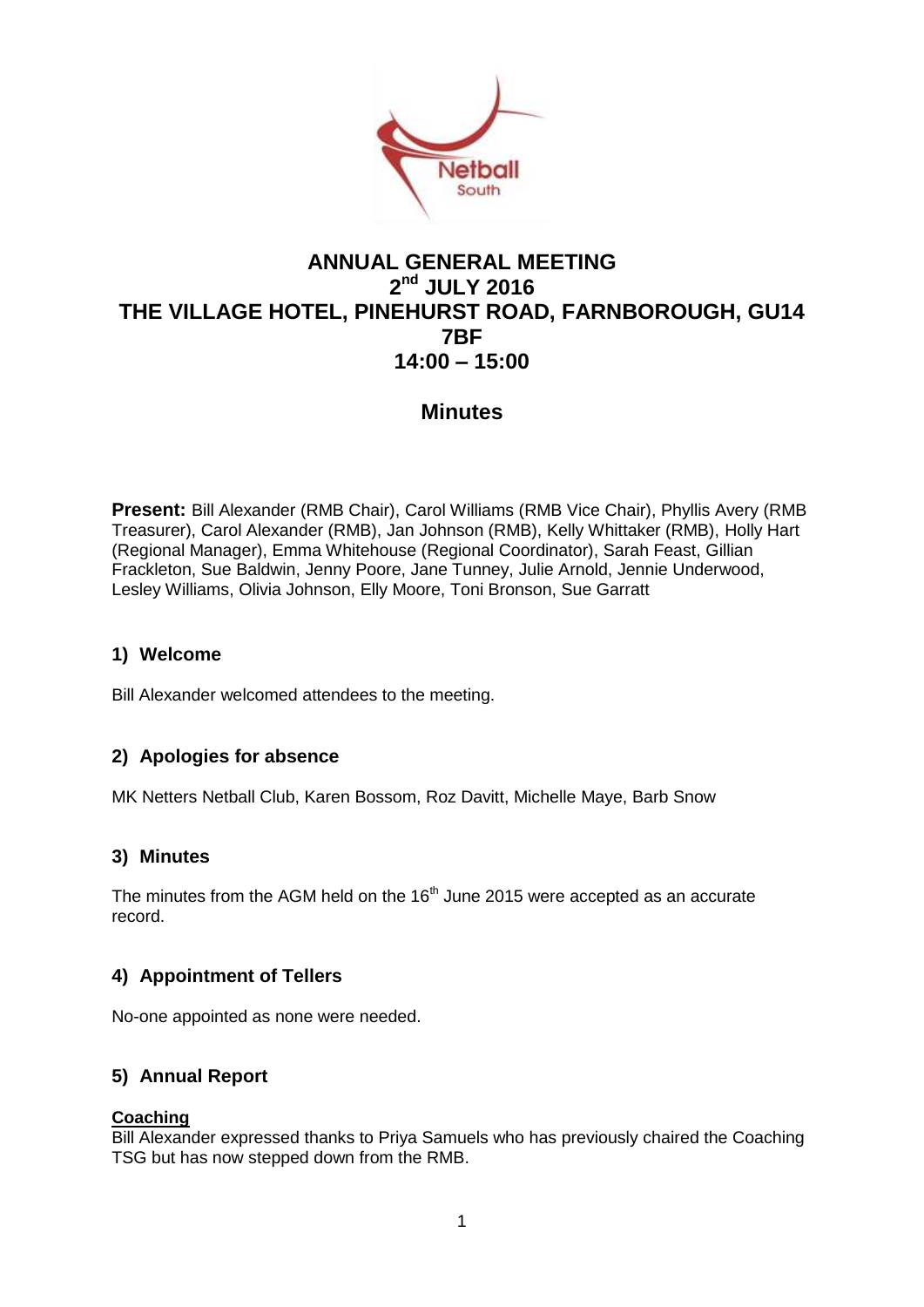### **Competition- Carol Alexander**

Thanks were given to members of the Competition TSG for their hard work in delivering the Regional competitions this season.

#### **Officiating- Carol Williams**

A question was asked on whether umpires will still be centrally appointed to leagues which Carol Williams confirmed.

#### **Performance- Phyllis Avery**

Bill expressed that this has been a very good year for Team South Tigers. A decision has been taken to carry out an independent review of the NPL for the last season.

#### **Finance – Phyllis Avery**

The auditor stated their opinion on the financial statements in the Annual Report. There are no matters of concern to bring to members attention and all information and explanations required for the audit were received.

Page 11 shows the Income and Expenditure Account as of 30<sup>th</sup> April 2016.

Page 12 shows the Balance of Accounts as of the  $30<sup>th</sup>$  April and demonstrated a healthy balance. There is currently a high level of uncertainty around Sport England investment for England Netball moving forward. This this in mind, it is felt that this money should be held, as there may be cause to invest in staff in the coming year.

#### **Regional Unit Report – Holly Hart**

Now have a full complement of EN staff achieving great levels of success across the Region.

The members received the Annual Report: Proposed by Sarah Feast and seconded by Jennie Underwood.

## **6) Accounts**

We have changed bank account from Lloyds to Santander this year, and also made the move over to internet banking. This has increased efficiency when paying expenses.

On page 12 England Performance League should read Netball Performance League.

A question was raised regarding TSG meeting expenses as these appear to have doubled in the last year. Kelly Hartney explained that accounts had been condensed into a small number of headings for ease of use. It was confirmed that the RMB consider the accounts in detail and that all costs are accounted for. It was agreed that a commentary would be included for future accounts to explain discrepancies.

Accounts were proposed by Jennie Underwood and seconded by Julie Arnold.

No changes were proposed to the South Region Affiliation fees for 2015/2016 and they will therefore be: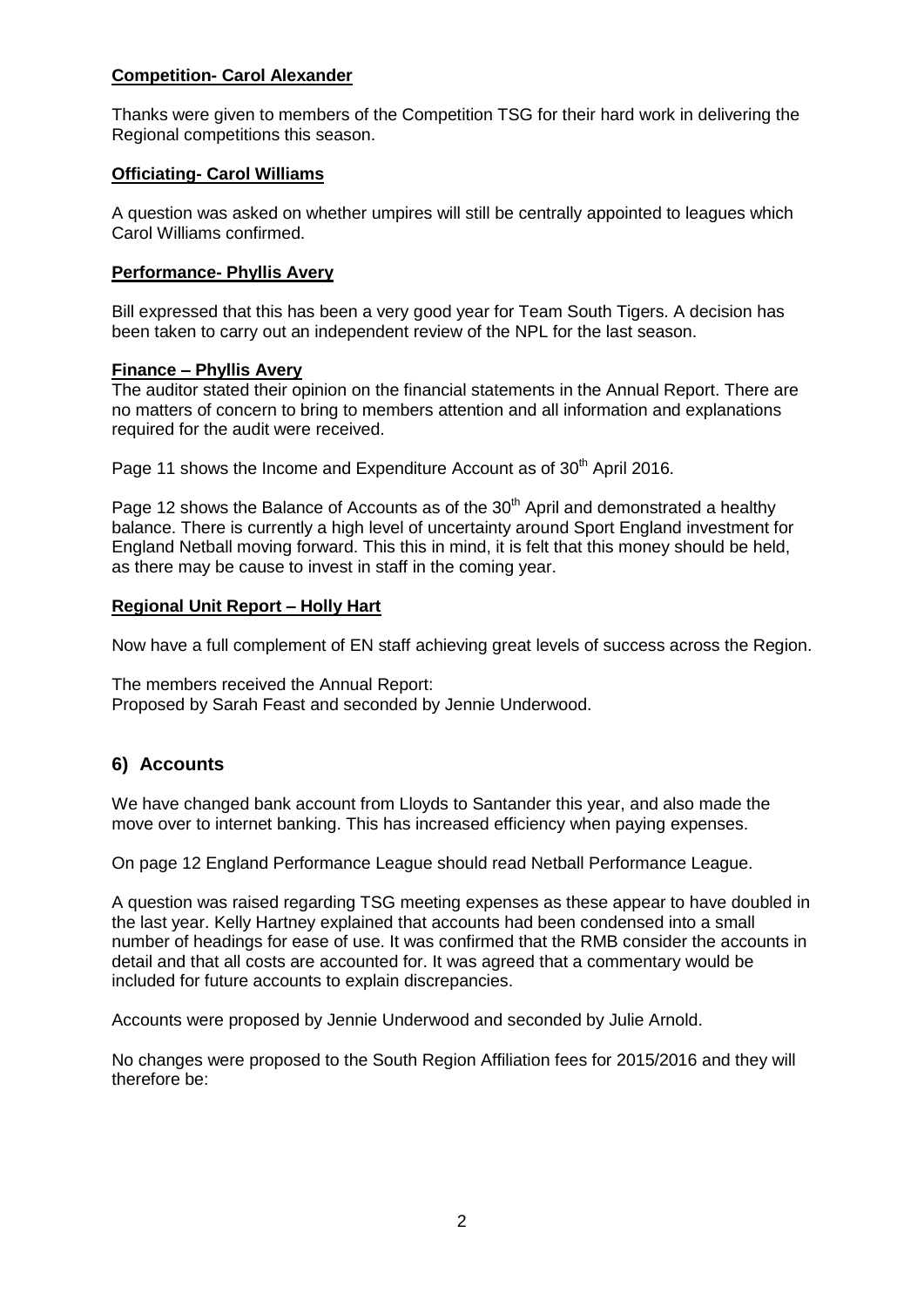| Middle/secondary School Affiliation Fee          |          | £3.00                                                   |
|--------------------------------------------------|----------|---------------------------------------------------------|
|                                                  |          | (no fee for Primary Schools)                            |
| Region Over 18 First Registration 2015-          | Adult    | £2.00                                                   |
| 2016                                             |          | (No fee for 2 <sup>nd</sup> claim unless out of region) |
| Region Under 11 First Registration 2015-<br>2016 | Under 11 | No Fee                                                  |
| Region Under 14 First Registration 2015-         | Under 14 | £1.00 (No fee for $2^{nd}$ claim unless out of          |
| 2016                                             |          | region)                                                 |
| Region Under 18 First Registration 2015-         | Under 18 | £2.00 (No fee for $2^{nd}$ claim unless out of          |
| 2016                                             |          | region)                                                 |
| Region University Affiliation Fee 2015-2016      | All Ages | £5.00 Organisation Affiliation                          |
| Region Over 18 Back2Netball 2015-2016            | Adult    | £1.00                                                   |
| Region Under 18 Back2Netball 2015-2016           | Under 18 | £0.50                                                   |
| Taster Rates 01/04/2016 to 31/08/2016            |          |                                                         |
| Region Taster Rate Over 18                       | Adult    | £0.80                                                   |
| <b>Region Taster Rate Under 11</b>               | Under 11 | £0.00                                                   |
| Region Taster Rate Under 14                      | Under 14 | £0.50                                                   |
| <b>Region Taster Rate Under 18</b>               | Under 18 | £0.50                                                   |

A discussion took place regarding a possible reduction in South affiliation fees to 'give back' to grassroots clubs. This was not agreed, as it was felt money was needed to be kept in reserve due to aforementioned EN financial uncertainty.

The members received the affiliation fees for 2015/2016 and proposed by Lesley Williams and seconded by Sue Baldwin. Affiliation fees accepted unanimously.

## **7) Change to Constitution**

Bill proposed a change to the current Netball South Constitution (4.15). This change would allow Netball South to elect a President, a non-voting member of the RMB, in recognition of their contribution towards netball in the region.

The proposed change to the constitution was accepted by Sarah Feast and seconded by Julie Arnold.

Bill then proposed that Phyllis becomes the first Netball South President. This was accepted by Sue Baldwin and seconded by Lesley Williams.

## **8) Elections**

Chair, Treasurer and General Members advertised. One nomination each received for Chair and Treasurer. There would be no vote as there was no more than one nomination per vacancy. Carol Williams asked the members to accept Bill as Chair. This was agreed by Sarah Feast and seconded by Jenny Poore.

Bill asked the members to accept the other nominations for Treasurer and General Members. These were proposed by Sarah Feast and seconded by Toni Bronson. The elected members are as follows:

| Treasurer:       | <b>Kelly Hartney</b> |
|------------------|----------------------|
| General Members: | Carol Alexander      |
|                  | Jan Johnson          |
|                  | Stephen Ford         |

Bill added that Netball South are an active small RMB who would welcome any new members to the Board.